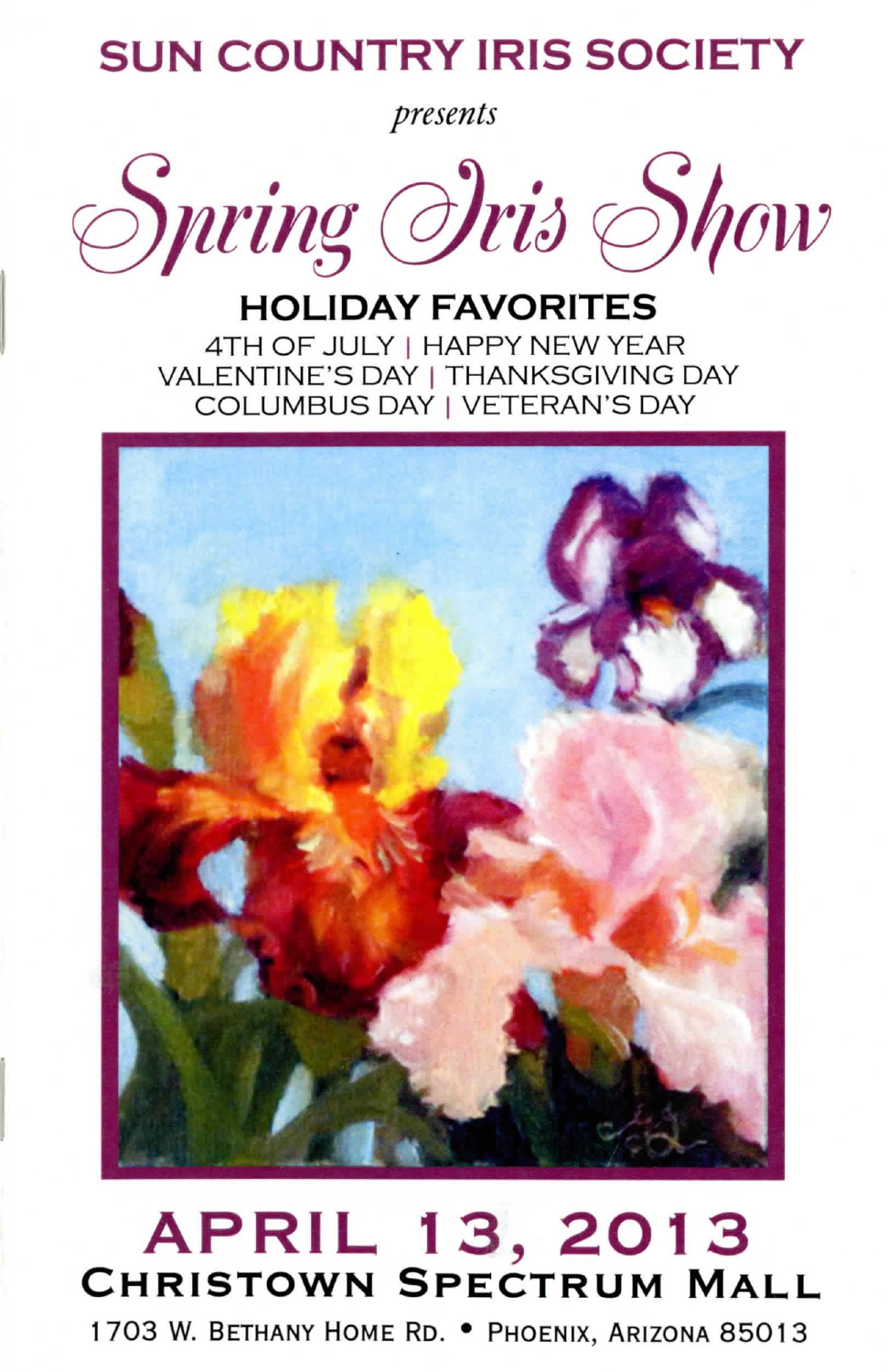#### SUN COUNTRY IRIS SOCIETY

An affiliate of the American Iris Society

# **WeLCome**

Welcome to Sun Country Iris Society's 42nd Spring Iris Show! 1his year's theme is "HOLIDAY FAVORITES". Our horticulture, artistic divisions and collection entries will enlighten you to the many varieties and types of iris that thrive in our desert climate. We hope you will enjoy the artistic interpretations of our flower arrangements.

This competition is open to the public. We appreciate Christown Spectrum Mall for the use of their facility and for all their hospitality and support. We are pleased to present this show to the patrons of Christown Spectrum Mall and to the general public for their enjoyment.

Ardi Kary, 2013 Show Chairman

To learn more about Sun Country Iris Society, you are welcome to visit one of our monthly meetings. Our meetings are held the first Tuesday of the month, 7:00 p.m. at

> The Valley Garden Center 1809 North 15th A venue Phoenix, AZ 85007

For more information please call Gary Miller at (602) 339-6269 or log on to www.suncountryiris.org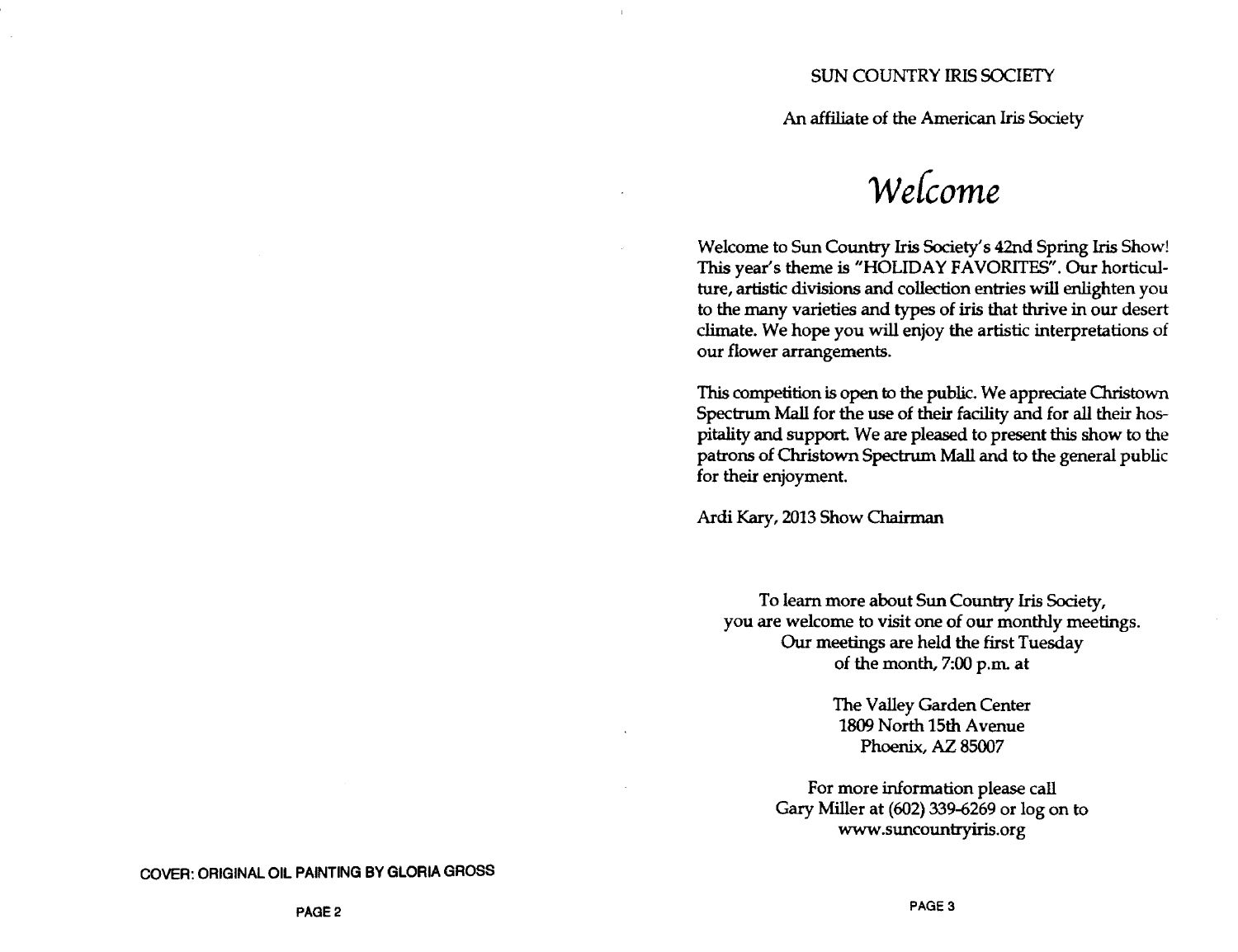#### SUN COUNTRY IRIS SOCIETY

An affiliate of the American Iris Society

Presents Our 42nd Annual Spring Iris Show

*tJ-{oCiday Pavorites* 

Christown Spectrum Mall 1703 W. Bethany Home Rd. Phoenix, AZ 85015

April 13, 2013 Free Exhibit to the Public

Saturday, 11:00 a.m. to 2:00 p.m.

This is an American Iris Society sanctioned show, conducted according to AIS rules and regulations, and judged according to AIS rules. The show committee will endeavor to protect all exhibits but cannot be responsible for the loss or damage to the exhibitor's property.

#### INDEX

#### SHOW COMMITTEE

Co-Chairman: Ardi Kary Show Schedule: Amanda Nolan Cover Art: Gloria Gross Secretary/AIS Awards: Randy Pooler SCIS Awards: Jack Weber Staging/Set-up/Properties: Clyde Granderson Classification: Show Committee Entry and Placement: Kyria Peavy and Lynn Nau Judges: Jack Weber Clerks: Phyllis Villalpando Hospitality: Kyria Peavy Publicity: Randy Pooler Artistic Concepts: Show Committee Potted Iris Sale: Bob Buchwald and Fred Jaeggi Photographer: Gene Koonce Website: Darol Jurn Clean-up: All Members

ري<br>و

The Sun Country Iris Society Show Awards Presentation Will be May 7, 2013 at 7:00 p.m. At the Valley Garden Center 1809 North 15th Avenue Phoenix, AZ 85007

#### SUN COUNTRY OFFICERS - 2013

President: Gary Miller Vice President Ardi Kary Secretary: Barbara Andresen Treasurer: Randy Pooler Director: Francelle Edwards Director: Jack Weber Director: Clyde Granderson

ŧ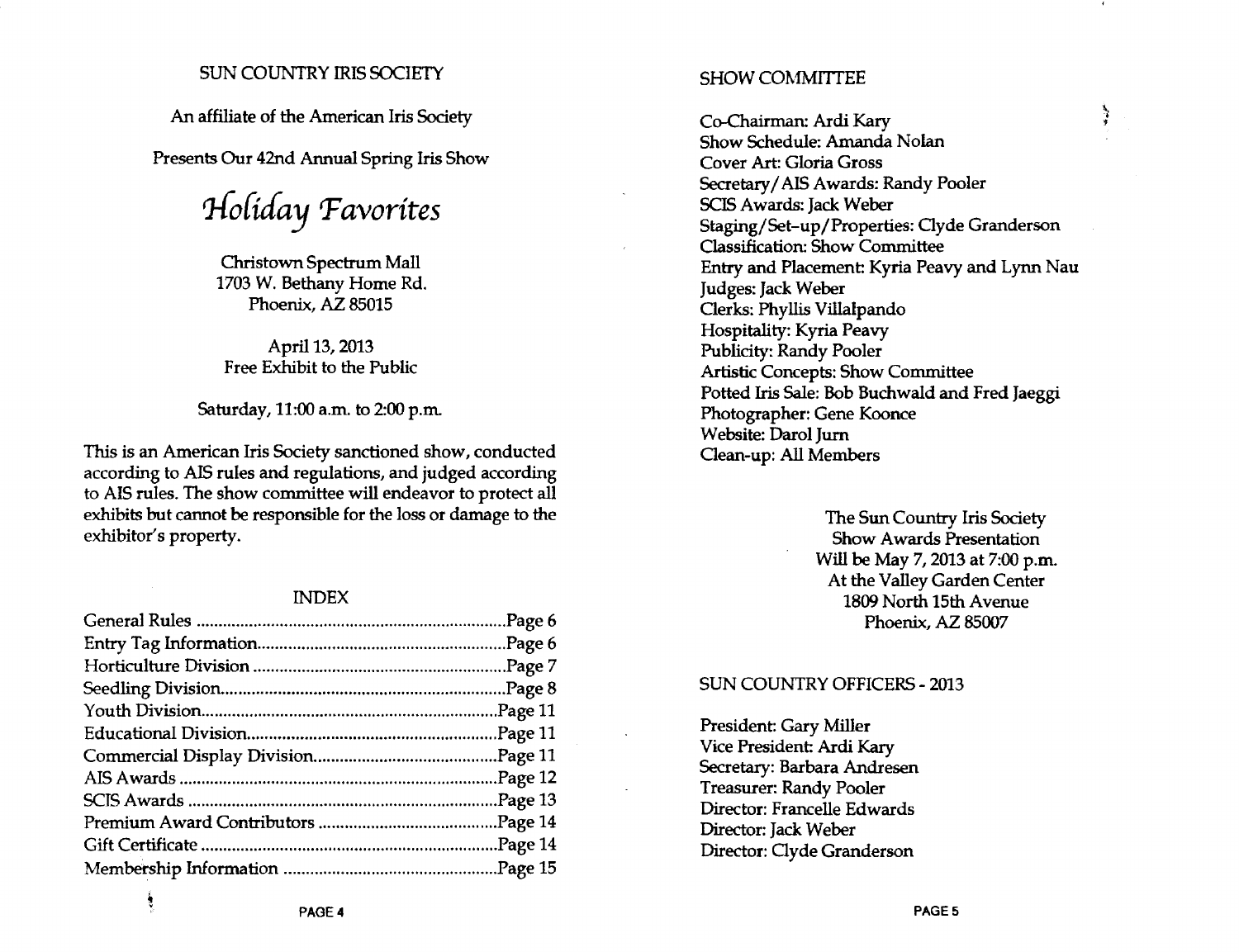## GENERAL SHOW RULES

General Rules apply to all divisions. For specific information pertaining to your entry, see Special Rules for that Division.

- 1. Exhibition privileges are open to all persons without charge.
- 2. Entries accepted 7:00 a.m. to 8:30 a.m., April 13. LATE ENTRIES ACCEPTED FOR DISPLAY ONLY.
- 3. Entries must be clearly, correctly, and completely identified and entered in the proper division, section and group/class; to be judged.
- 4. No judge or designated apprentice judge may judge in a section where the judge or a member of the judge's family has an entry.
- 5. Judging will begin at 9:00 a.m., Apri113. Only judges, designated apprentices, show Chairpersons, and clerks are permitted in the exhibition area during judging.
- 6. Judging will be done in accordance to AIS rules. Any award, either AIS or SCIS, may be withheld at the judges' discretion if no worthy specimen is available. Decisions of the judges are final.
- 7. Official AIS rules and regulations cannot be violated.
- 8. Exhibits and ribbons must remain on display until 2:00 p.m., April 13. All entries must be removed by 2:30 p.m. on that date.

AIS Entry Tags, Exhibitor Numbers and Forms will be available at the April 2 Sun Country Iris Society general meeting and at the show location from 7:00 a.m. to 8:30 a.m. on April 13.

Please print in blue or black ink only. Complete both portions of each tag, following the Show Schedule outline.

Group refers to horticultural entries.

Class refers to artistic entries.

Variety refers to the name of the iris or the title of an artistic entry.

Entry No. is the Exhibitor Number assigned by Show Secretary.

#### DIVISION I - HORTICULTURE

While the Scale of Points varies for each section, all sections are scored 75 points for cultural perfection (flower and stalk) and 25 points for condition and grooming.

#### SPECIAL RULES

- 1. Entries must have been grown and entered in person by the exhibitor.
- 2. Entries placed on the show bench will be judged as groomed by the exhibitor.
- 3. Exhibitors may enter only one stalk of any particular variety, but may enter as many varieties as desired. (Collections are excepted; see Section K.)
- 4. Display containers will be furnished by the Show Committee.
- 5. Single specimen entries will be placed in alphabetical order of variety name within sections/ groups. Each variety (cultivar) is a separate class for judging.
- 6. Faded stalks may be groomed or removed by the Show Committee or the exhibitor anytime after the judging is completed.

Section A - TALL BEARDED

- Section B ARIL AND ARILBRED Group 1 - Aril Group 2 - Arilbred Group 3 - Aril-med
- Section C MEDIAN AND DWARF Group 1 - Border Bearded Group 2 - Miniature Tall Bearded Group 3 - Intermediate Bearded Group 4 - Standard Dwarf Bearded Group 5 - Miniature Dwarf Bearded

Section D - SPURIA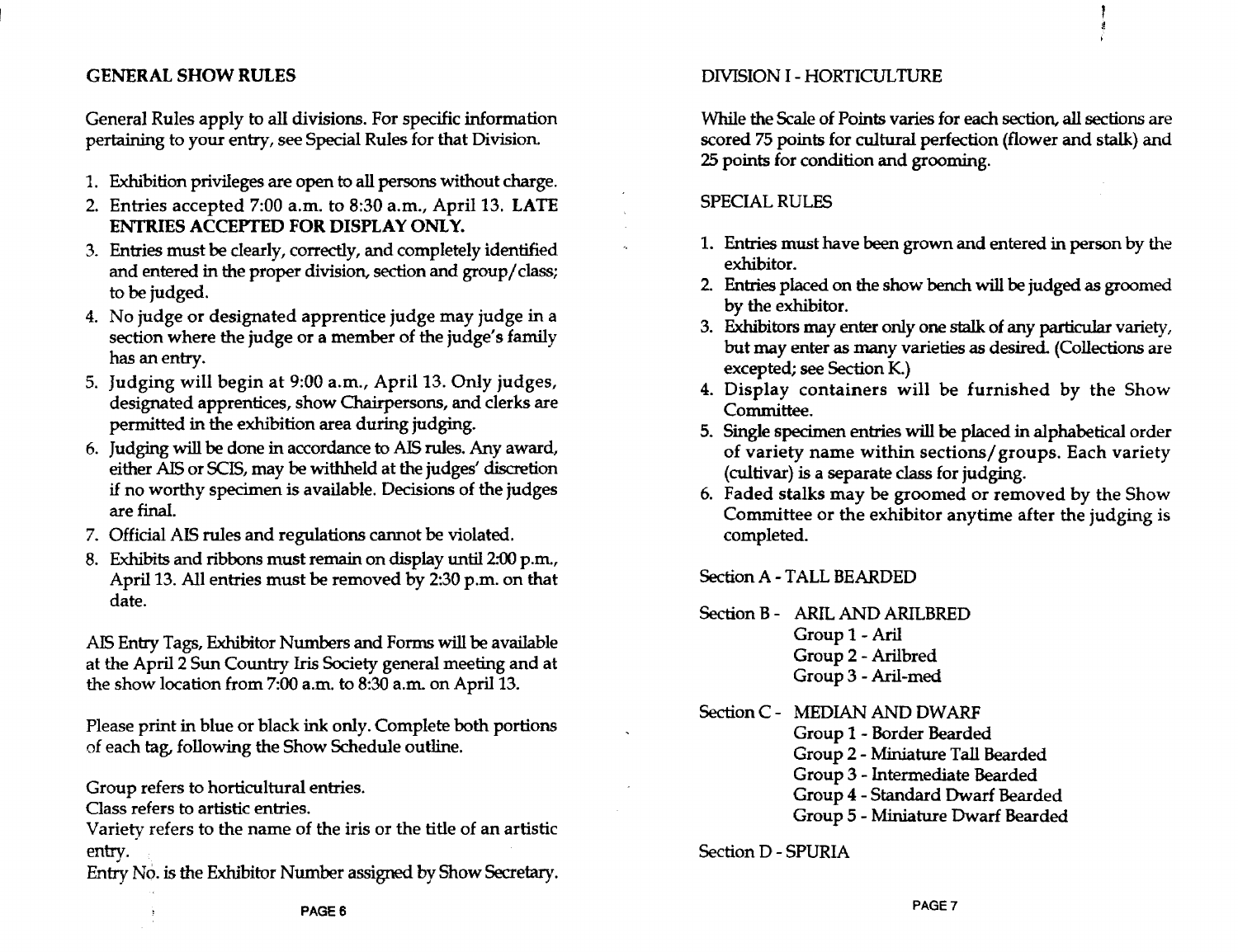Section E - LOUISIANA

## Section F - SIBERIAN

Section G - HISTORIC IRISES (introduced prior to 1984)

Section H \* - BULBOUS (Eligible for limited AIS awards)

Section 1\* - RELATED GENERA (Not eligible for AIS awards)

Section J \* - MISCELLANEOUS: Any iris not listed above.

Section K - COLLECTIONS: Three (3) stalks. Exhibitors may enter more than one collection in each group, but each collection must be a different type; for example: Tall Bearded, Spuria, Louisiana.

Group 1 - Same type, same variety Group 2 - Same type, 3 different varieties

Section L - SINGLE BLOOM (Single blossom classes may not have award ribbons counted for Silver and Bronze Medal/ Certificates and are not eligtble for the "Best Specimen of Show" Award.)

\*Sections or groups for bulbous irises and collections and English boxes are eligible to receive award ribbons, special section awards and section rosettes. Award ribbons are included in the tally for Silver and Bronze Medal/Certificates although these entries are not eligible for the "Best Specimen of Show" Award.

Section certificates are available for award to the winner of the most blue ribbons in each section of a show that has competition in more than one type of irises provided there are at least three exhibitors and there is competition in at least five varieties/ cultivars. Groups of various types of irises may be combined in order to qualify. *For example, all beardless in an Apagon section, all medions in one section, etc.* No awards for a tie of one ribbon.

# DNISION II - SEEDLINGS

Any type of iris not introduced into commerce. Must be entered under seedling number or registered name and must be made in the name of the originator (hybridizer). To indicate type of seedling on the entry tag, use Section/ Group as outlined in Division L.

# DNISION III - ARTISTIC DESIGN

# SPECIAL RULES

- 1. Arrangements must be the work of the exhibitor, but the plant material need not have been grown by the exhibitor.
- 2. Exhibitors are limited to one entry in each class.
- 3. Iris must be used in all arrangements and must be the predominating feature. Iris of any type may be used, unless specified. Though not required, iris used may be identified on a separate card.
- 4. Dried or treated natural plant material is acceptable, but fresh material must predominate. No painted fresh material or artificial plant material is permitted.
- 5. No background boards may be used except in Section A. Backboards will be furnished by the Show Committee.
- 6. Interpretive accessories may be used, but must be subordinate. Use is required only if specified.
- 7. Containers should be marked on the underside with owner's name and address.
- 8. Exhibitors are responsible for maintaining arrangements in fresh, groomed condition after judging is completed and for removing exhibits promptly at the close of the show.
- 9. The use of any part(s) of plants on the state conservation list, plants that are illegal in the State of Arizona, and plants that are poisonous is strictly prohibited. When in doubt, leave it out

The *show committee will endent'or to protect all exhibits but cannot be responsible for the loss or damage to the exhibitor's property.*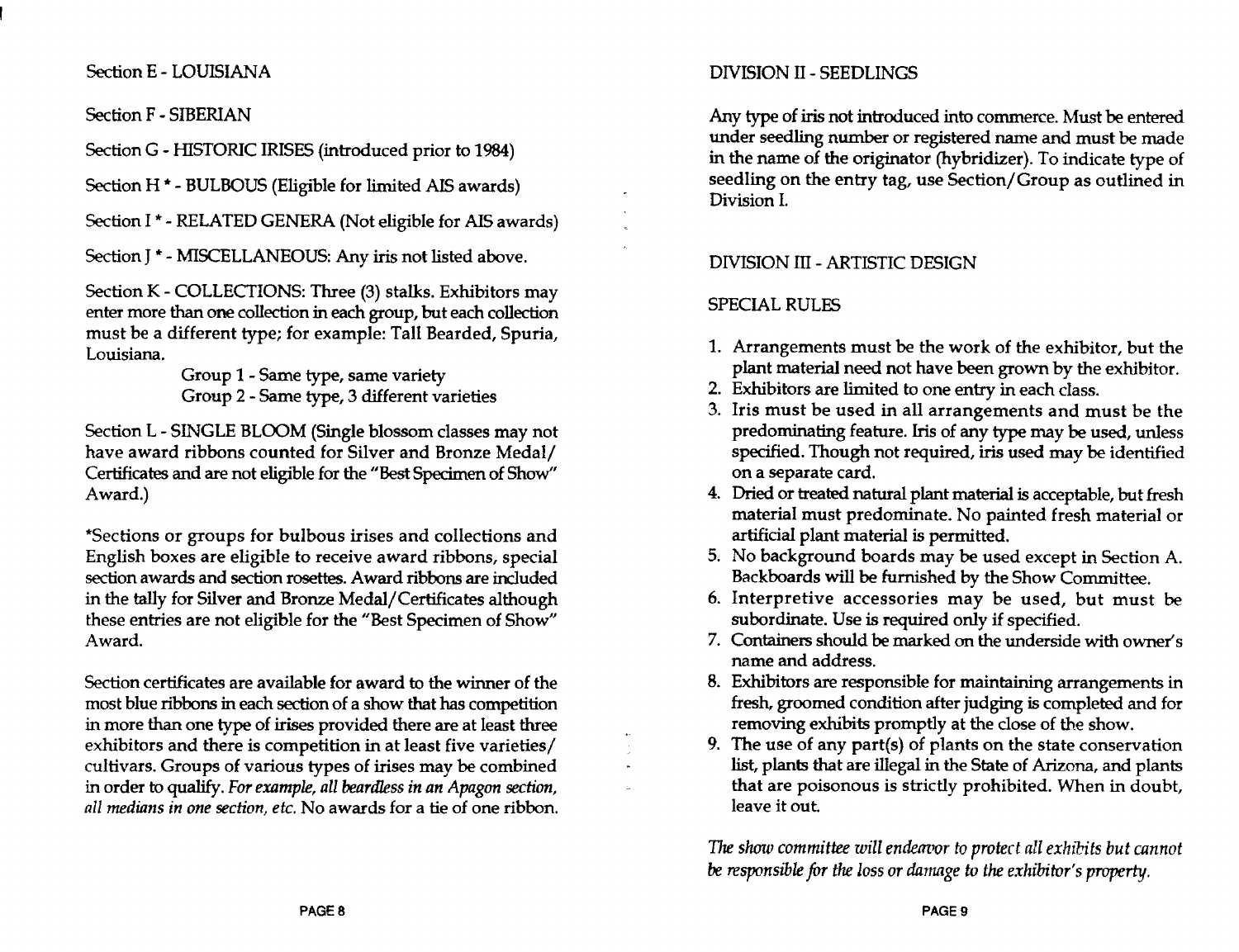#### THEME: HOLIDAY FAVORITFS

Just as one looks forward to a bloom season, we look forward . to our iris show each spring. This year our artistic division features an array of irises interpreting "HOLIDAY FA *VORITFS".* 

- Section A Backboards (32" high, 24" wide with two 12" wings) will be furnished.
	- Class 1 Fourth of July A tall arrangement, not to exceed  $30''$  in height. The backboard may be draped.
- Section B Sun Country Iris Society members only. For novices (no first place ribbons won in previous shows).
	- Class 1 Happy New Year Arrangement using a single iris stalk as the predominant feature and fresh foliage. Interpretive accessories may be used.

I

Section C - Open to all.

- Class 1 Valentine's Day Mass design with iris . and other spring blooms in increasing heights.
- Class 2 Thanksgiving Use of Gold or Bronze iris required.
- Class 3 Columbus Day Creative use of  $mirror(s)$  and/or visible water.
- Class 4 Veteran's Day Free Interpretation

#### DNISION *N* - YOUTH ENTRIES

ALL GENERAL AND SPECIAL RULES APPLY. Youth is defined as 18 years of age or younger.

Section A - HORTICULTURE

Class 1- TALL BEARDED

Class 2 - ANY OTHER IRIS

Section B - ARTISTIC DESIGN

- Gass 1- Mother's Day Irises with other spring blossoms in container of choice.
- Gass 2 Halloween- Arrangement using a single iris stalk.

#### DNISION V - EDUCATION

 $\lambda$ 

All exhibits must be related to irises, iris culture or hybridizing. Horticultural materials, if used, need not have been grown by the exhibitor.

The AIS Bronze Medal Certificate may be awarded to the exhibitor of an educational exhibit found to be of outstanding merit by the judges of the show.

#### DIVISION VI - COMMERCIAL DISPLAYS

Commercial displays are welcome. Due to limitations, only one table per commercial exhibitor can be provided. Sun Country Iris Society Show Committee will determine if an exhibitor is to be given commercial status. Displays are not judged, however, commercial displays may be recognized by an AIS Bronze Medal Certificate if found to be of outstanding merit.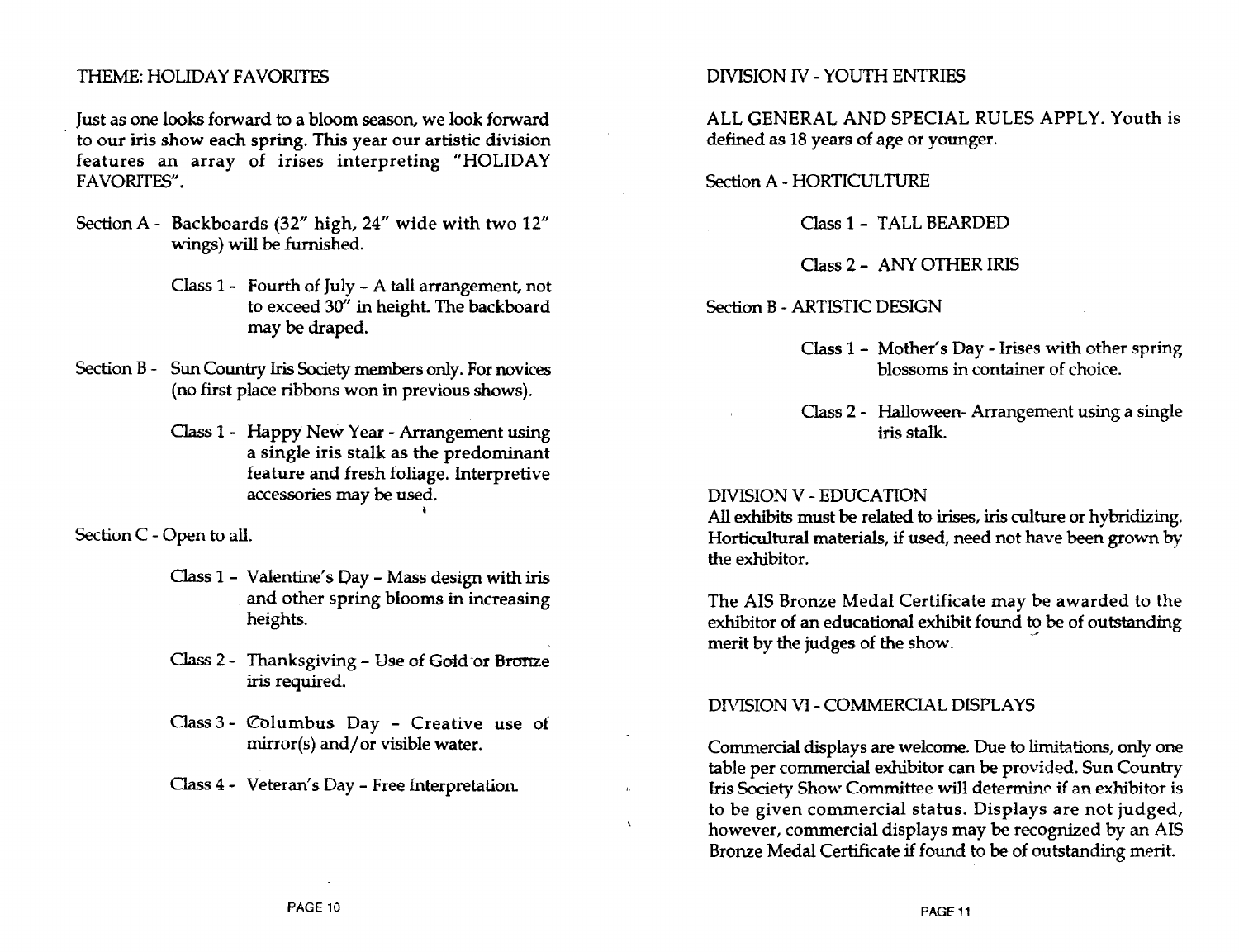## AMERICAN IRIS SOCIETY EXHIBITION AWARDS

AIS RIBBONS for first, second, third place, and honorable mention will be awarded in each cultivar / class as merited.

AIS ROSETTES, certificates and medals will be awarded for:

#### Horticulture Division:

Best Specimen in each Section (Rosette) Section Sweepstakes (Certificate) Best Specimen of Show (Rosette and Certificate) Sweepstakes (Rosette, Certificate and Medal) Sweepstakes Runner-up (Certificate and Medal)

#### Seedling Division:

Best Seedling of Show (Rosette and Exhibition Cert.)

Artistic Division:

Best Design of Show (Rosette and Certificate) Artistic Sweepstakes (Rosette and Certificate)

#### Youth Division:

Best Specimen of Show (Rosette and Certificate) Horticultural Sweepstakes (Rosette, Cert. and Medal) Horticultural Sweepstakes Runner-up (Cett. and Medal) Best Design of Show (Rosette and Certificate) Artistic Sweepstakes (Rosette and Certificate)

The AIS SILVER MEDAL and certificate will be awarded to the winner of the most first place ribbons in the Adult and Youth Horticulture Divisions.

The AIS BRONZE MEDAL and certificate will be awarded to the winner of the second most first place ribbons in the Adult and Youth Horticulture Divisions.

AIS SECTION CERTIFICATES will be awarded to the winner of the most first place ribbons in each Horticulture Section, and Rosettes will be awarded to the best specimen in each Horticulture Section, provided there are at least three exhibitors and competition in at least five varieties (cultivars).

AIS EXHIBITION CERTIFICATE is automatically awarded by the panel of judges for the Best Seedling of Show. An EC will also be awarded to any seedling receiving five or more votes from accredited AIS judges attending the show.

In the event of a tie for Sweepstakes for either Medal or Section Certificates; second place, then third place, then honorable mention ribbons will be counted. Rosettes are not considered in the case of a tie.

#### SUN COUNTRY IRIS SOCIETY AWARDS

Sun Country Iris Society will present awards to exhibitors for:

Horticulture Division:

Best Tall Bearded Best Aril/ Arilbred Best Median/Dwarf Best Spuria - In Memory of Betty Wickenkamp Best Louisiana Best Siberian Best Bulbous Best Miscellaneous Best Collection Best Specimen of Show **Sweepstakes** Sweepstakes Runner-up

Perpetual Plaques (Specialty Awards):

Best Bicolor Tall Bearded - Donated by Ardi Kary Best Black Tall Bearded - In Memory of Gloria Beatty Best Plicata Tall Bearded - Donated by Joyce Poling Best Red Tall Bearded - Donated by Jack Weber Best Single Bloom Tall Bearded -

Donated by Hall Bradshaw Best Space Age Tall Bearded - Donated by Avery Poling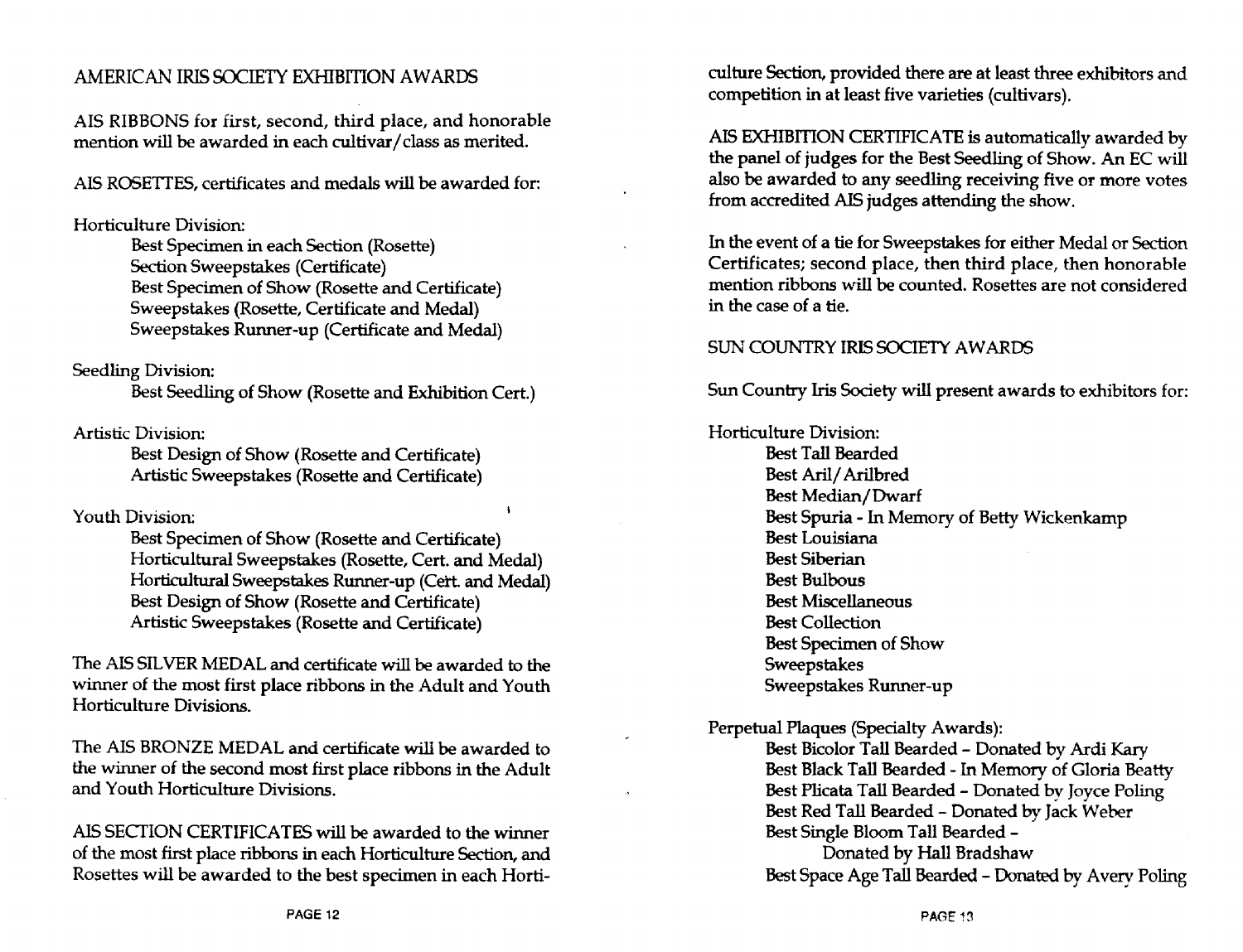Best White Tall Bearded - Donated by Patrick Orr Best Aril/ Arilbred Iris - Donated by Gary Miller Best Louisiana - Donated by Bill Maynard Best Spuria - Donated by Jeannie Comeaux Best Median - In Appreciation of Jeff Kurtzeman Best Seedling - In Appreciation of Francelle Edwards Best Tall Bearded - In Appreciation of Willard & Betty Schroder Best Specimen of Show - Donated by SCIS

Seedling Division:

Best Seedling of Show

Artistic Division

Best Design of Show **Sweepstakes** 

Youth Division

Best Specimen of Show Horticultural Sweepstakes Best Design of Show Artistic Sweepstakes

PREMIUM AWARDS: Many of the above winners will also receive a Premium Award. These winners will be recognized at the May 7, 2013 Awards Presentation of Sun Country Iris Society.

 $\bullet$ 

GIFT CERTIFICATE: A \$50.00 gift certificate is being donated by Kary Iris Gardens, a commercial iris garden and member of Sun Country Iris Society. This gift certificate will be awarded based on random drawing. Each entry entitles the exhibitor to one chance in the drawing. up to 10 chances per exhibitor. In addition, each dub member who worked on or at the show is entitled to one chance in the drawing. We thank:

> Kary Iris Gardens 6201 E. Calle Rosa Scottsdale, AZ 85251 480-949-0253 ArdiKary@aol.com· KaryIris.com

#### SUN COUNTRY IRIS SOCIETY MEMBERSHIP

Membership in Sun Country Iris Society is open to everyone interested in growing irises, from the home gardener to those with specialized interests. Our meetings are friendly and informative. Our members enjoy learning and sharing their knowledge. Sun Country Iris Society was formed in 1969 to promote the culture of irises in our area. We are affiliated with the American Iris Society, founded in 1920. Benefits of membership include monthly garden-related programs and an iris education segment; monthly newsletter with growing tips; door prizes and refreshments; projects and activities valleywide; annual iris show and competition; annual rhizome sale. Sun Country Iris Society dues for the 2013 year are \$15 individual, \$20 family, and \$5 youth. Send your check made out to Sun Country Iris Society to Gary Miller, 2624 W. Lane Ave., Phoenix, AZ 85051. Please check out our web page for more information: www.suncountryiris.org.

### AMERICAN IRIS SOCIETY MEMBERSHIP

The American Iris Society (AIS) creates and maintains the register of iris, qualified judges, and competition standards for shows such as this one. AIS membership is separate from Sun Country Iris Society membership. Benefits of membership include a quarterly color bulletin with topics of interest to iris enthusiasts. Special section memberships are also available in AIS for those wishing information on other types of irises than Tall Bearded irises. For AIS membership information, contact:

> AIS Membership Secretary Tom Gormley P.O. Box 177 Deleon Springs, FL 32130 E-mail: aismemsec@irises.org Phone/fax: 386-277-2057